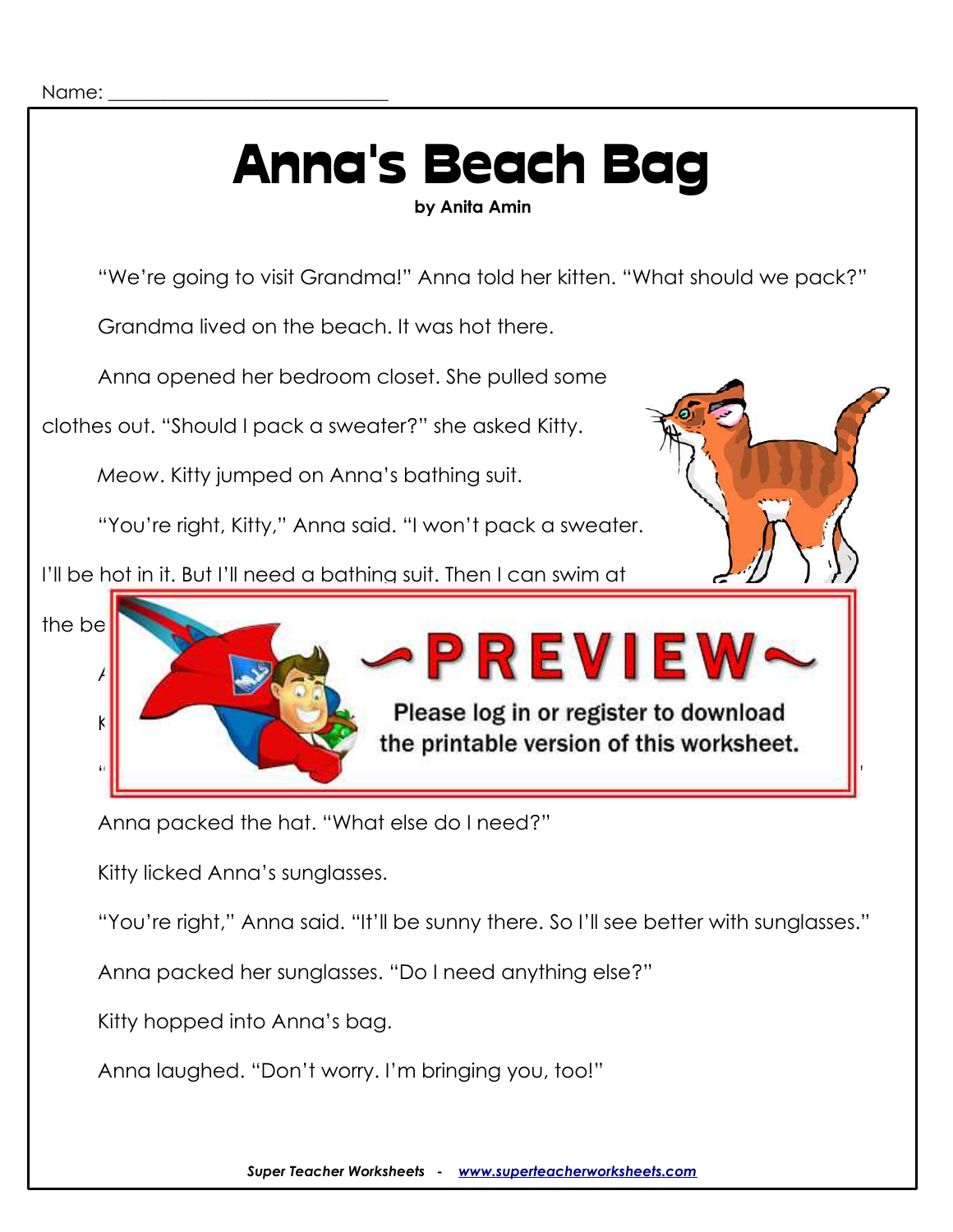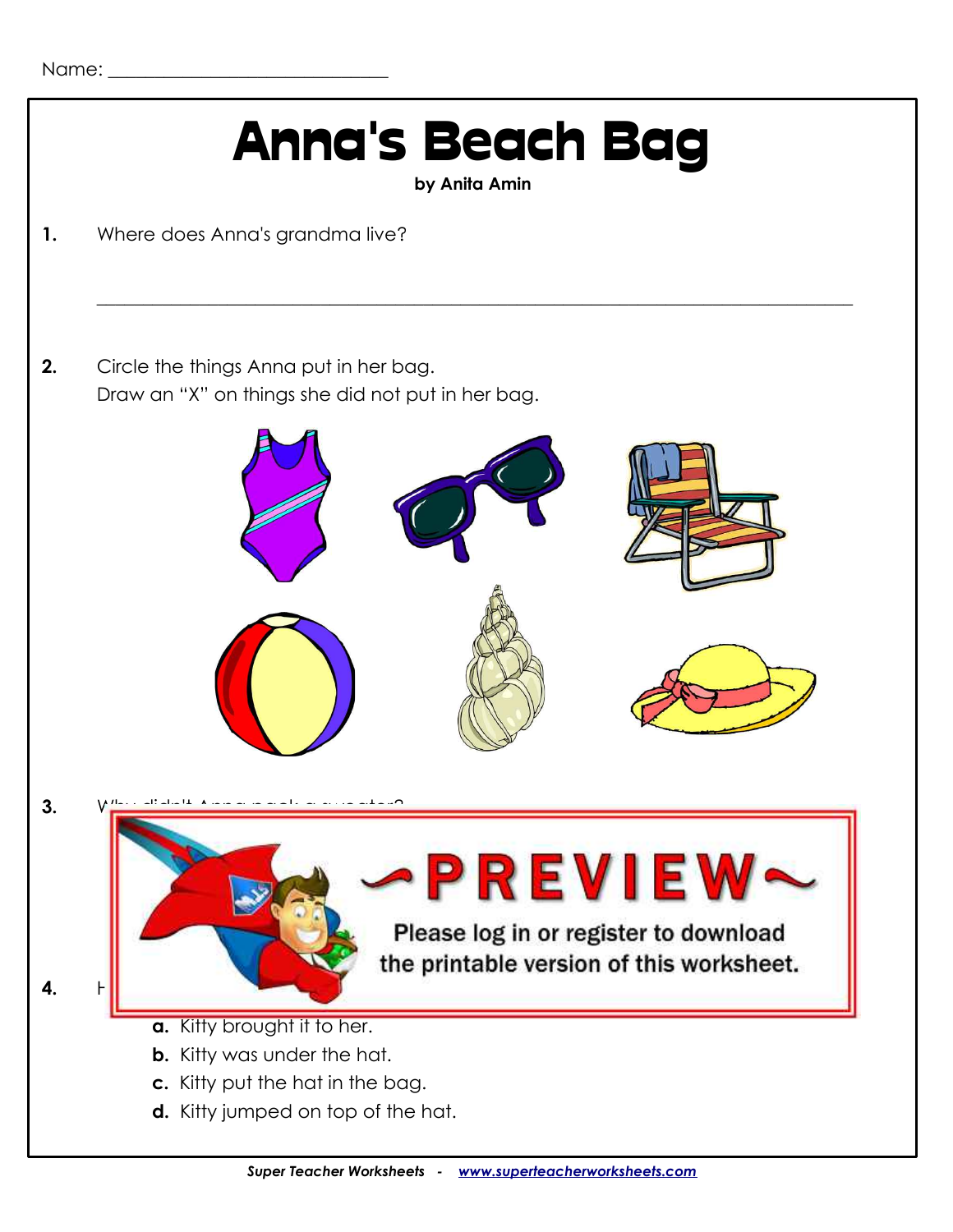Name:  $\blacksquare$ 

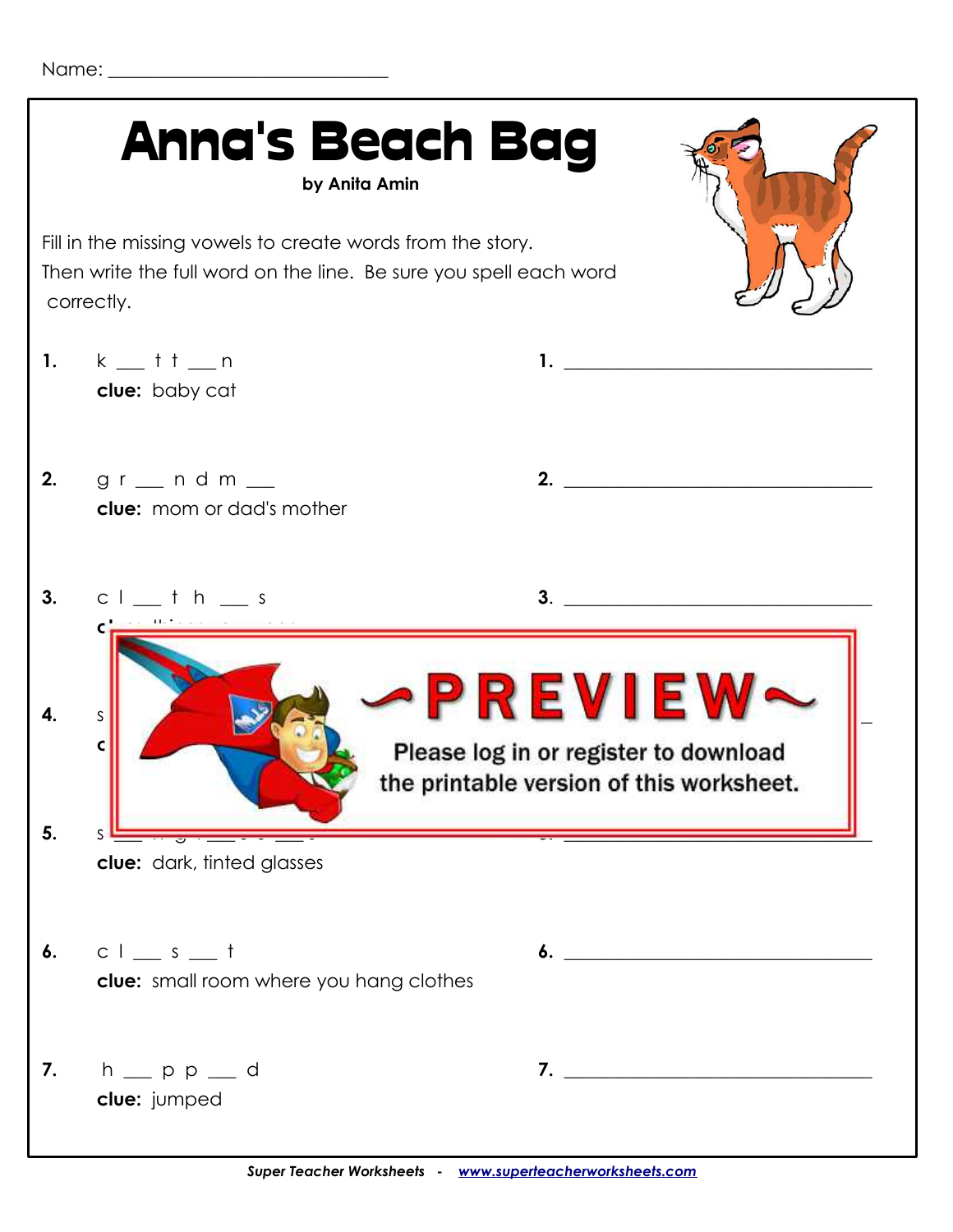### **ANSWER KEY**

# Anna's Beach Bag

**by Anita Amin**

**1.** Where does Anna's grandma live?

#### **on the beach**

**2.** Circle the things Anna put in her bag. Draw an "X" on things she did not put in her bag.



**3.** Why didn't Anna pack a sweater? **b**